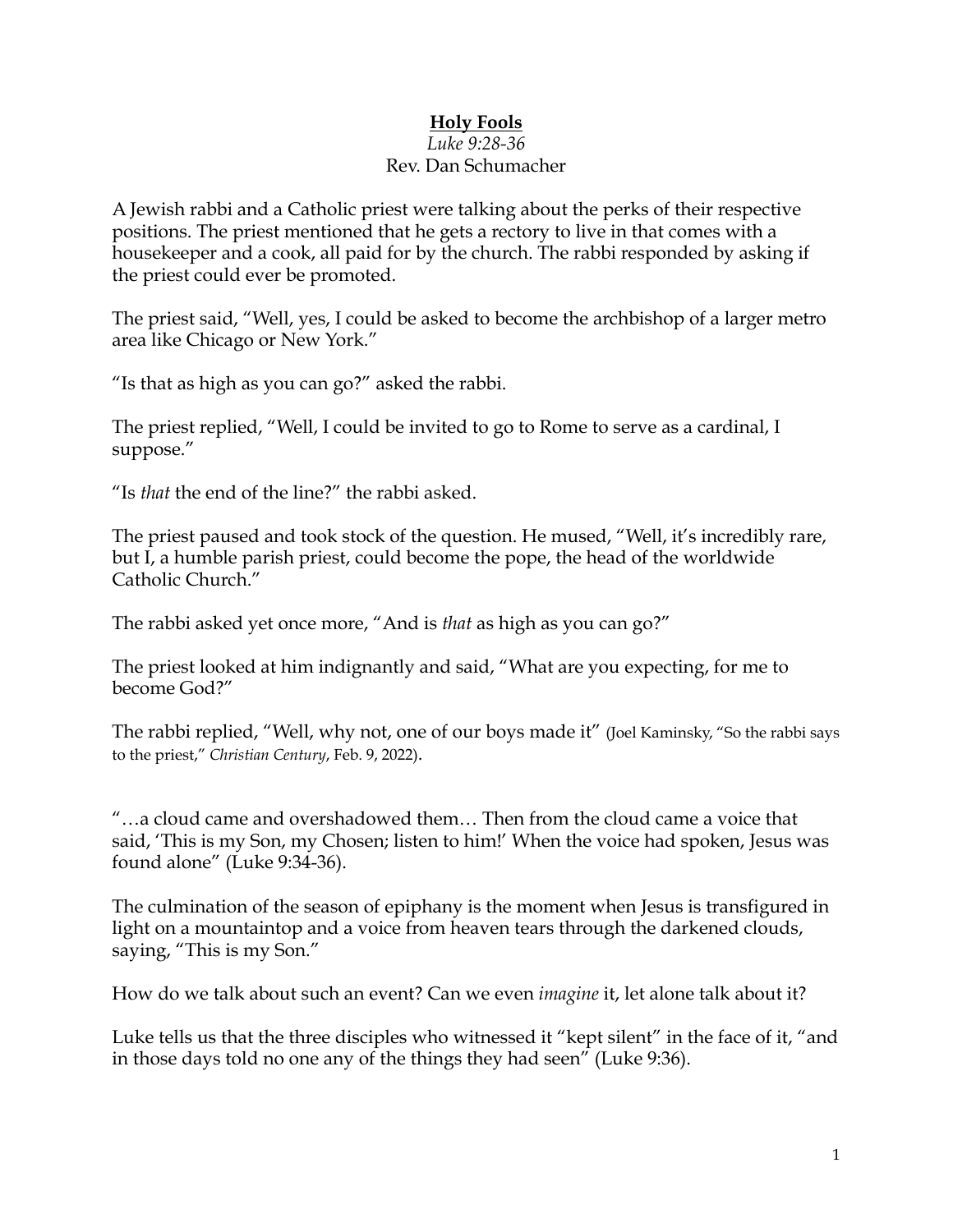And who could blame them? What words can ever adequately describe an encounter with the Holy?

We aren't good at talking about the Holy, because, frankly, we don't have much practice at it. The vast majority of our lives are not spent in the unbridled presence of the Holy God, but right here in the everyday — where people don't glow and faces aren't transfigured and dead heroes of the faith stay dead and no clouds swallow us up and no voices from heaven thunder over us.

We do not live in the unbridled presence of the Holy, but in the everyday, the "business" as usual,"… the mundane.

Several years ago, the Methodist Bishop,Will Willimon, told this story:

"In punishment for my sins, my HMO assigned me to a fundamentalist Baptist doctor who subjects me to theological conversation while he examines me. During the poking and prodding he'll say, for example, 'I don't know how you preachers do it — the politics, the congregational complaining, the expectations of the people. I take my hat off to you pastors.'

Though I was not in the best posture for a defense of ministry, I said, 'Speaking of demeaning ways to earn a living  $-$  I'm thinking that my worst moment in the parish is not as bad as what you're doing right now.'

Still, he had a point. The pastoral ministry is a tough vocation. Something like 300 Baptist pastors are fired every month. Yet in my experience, most of us pastors aren't interesting enough to get fired. We get depressed. Like the disciples with Jesus, we get 'heavy with sleep' …our eyes grow heavy, the originating vision becomes blurred, we doze off in mid-conversation, burn out, black out, brown out…

How, in God's name, do we keep at it?" ("Come on down," *Christian Century*, Feb. 10, 2004).

Willimon is speaking to pastors, but I think his point and his question applies to all of us. How do we keep at it?

When days pile on days and our routines become set, it's easy for our lives to become "heavy with sleep." It's easy to slip into auto-pilot. It's easy to put on cruise control. It's easy to just coast.

And when that happens, we go through the motions without much thought, without much intention, and without much purpose. And then we become apathetic, not just at work and at home, but also in the moments when we're supposed to be giving ourselves over to the God. When we put ourselves on cruse control, when we choose to just coast, we can mistake coming to church for worshiping God.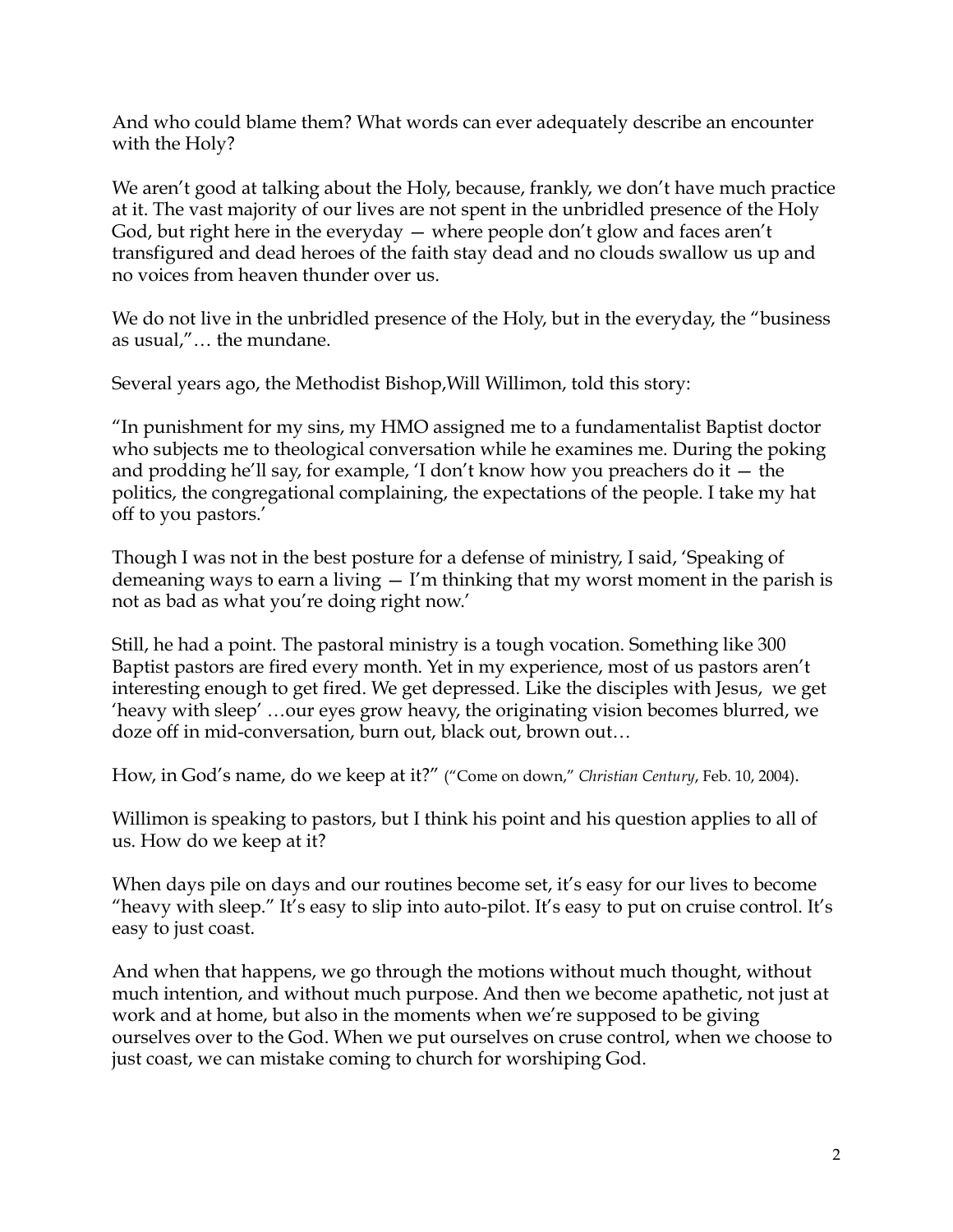Jesus took his disciples up a mountain. He was forever making them go places with him that nobody much wanted to go. But this was different. Mountains are good, quiet, restorative places for Sabbath rest, for renewal. The pace of his ministry — and the pace he expected his disciples to keep — had been hectic, so they decided to head for the hills.

But if Peter and James and John were hoping to "find themselves" up on the mountain, they were sorely mistaken. They weren't going to "find themselves." They were, however, going to find themselves *in the presence of the Holy*.

While Jesus prayed, the three disciples grew "heavy with sleep," but when they awoke — they awoke to a scene that must have seemed like a strange dream. The appearance of Jesus' face changed. His clothes became as bright as a flash of lightening. And Moses and Elijah stood with him talking about his "departure."

Peter rubs the sleep from his eyes, pinches himself to make sure he's actually awake, and then, for a second, he tries to take it all in. The word "holy" means completely other, set apart, distinct and different from everything that is common. Is this what it's like to watch someone become holy?

Whatever the case, this was worship as good as it gets – the unbridled presence of God bursting onto the scene; Jesus appearing in his glory; the law and the prophets bowing before him; and we fall silent.

Well, most of us would fall silent. But not Peter... Peter blurts out, "Let's stay here forever! Can't we go past noon, just this one Sunday!"

God bless him.

Well, that's what I used to think. I used to think, "Poor Peter, he just can't help it." Let me ask you, have you ever met someone who just can't help but say the exact wrong thing? If ever there was a person infected with "foot-in-mouth" disease it was Peter.

But this time I'm not so sure Peter got it all wrong. Of course, he didn't get it all right, either. Revelation is a gift, not a possession — so offering to build three shelters so that he could keep this moment going wasn't exactly the right response.

But, before he said the exact wrong thing, Peter said the exact right thing. He said, "It is good for us to be here."

I do not know a single person who has ever experienced the presence of God in their lives and did not walk away from that experience saying, "It was good for me to be here."

What else can we say in the presence of God's holiness? What other words would be adequate?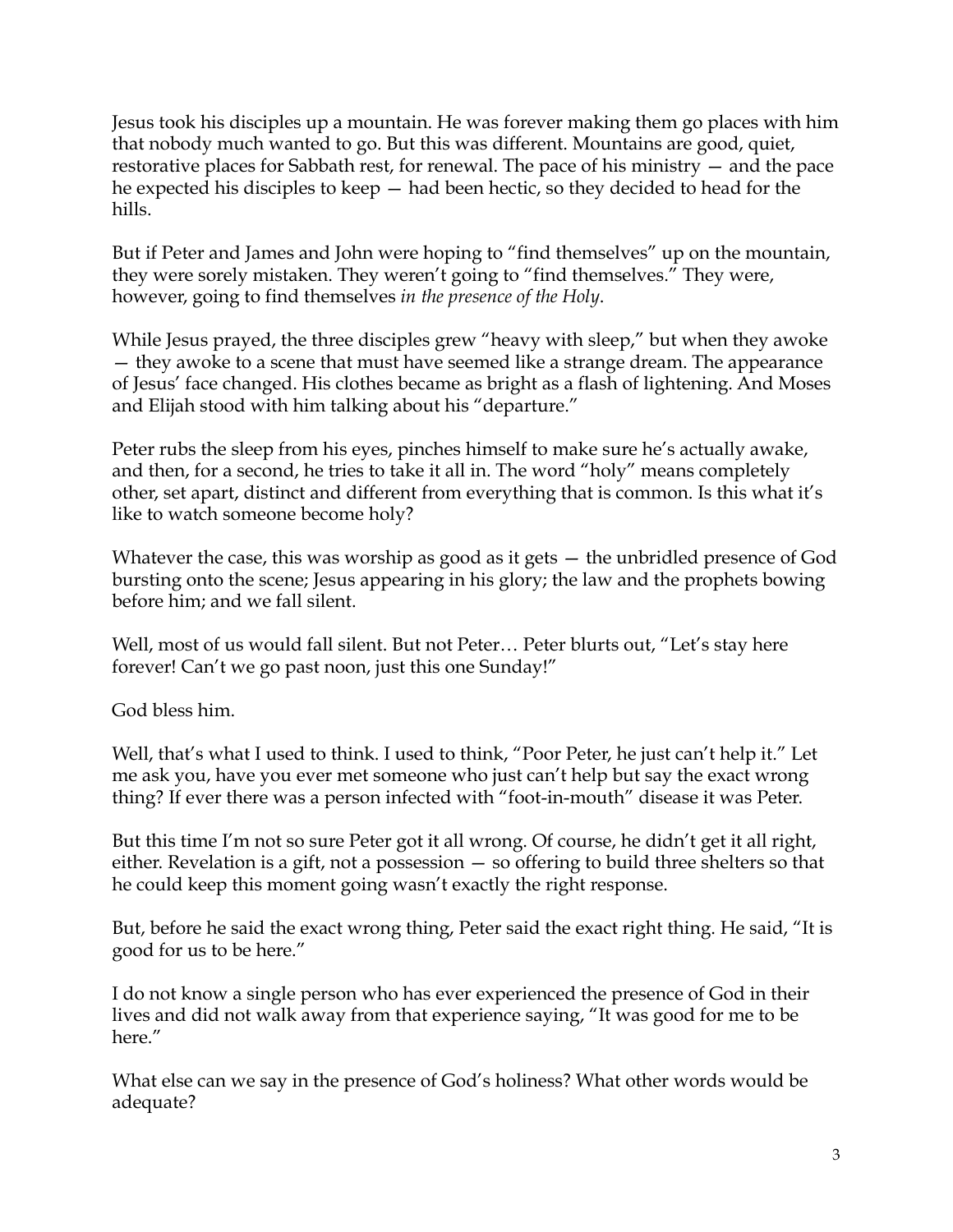Thank God for Peter who, in this moment, gives us the only right words for such moments. Trying to describe a holy moment will only frustrate you. If it is holy, it is completely other — and, thus, we do not have the words for it. All we can adequately say is: "It was good for us to be here."

You know, in Russian folklore there is an archetype called "the holy fool." The social historian, Malcolm Gladwell, points out that the holy fool is often thought of as "a social misfit, eccentric, off-putting, sometimes even crazy, who nonetheless has access to the truth…

Every culture has its version of the holy fool. In Hans Christian Anderson's famous children's tale, 'The Emperor's New Clothes,' the King walks down the street in what he is told is a magical outfit. No one says a word… except a small boy who says, 'Look at the king. He's not wearing anything at all.' The little boy is a holy fool. The tailors who sold the king his clothes told him the outfit would be invisible to anyone unfit for their jobs. The adults said nothing for fear of being labeled incompetent." But not the little boy. The little boy didn't care, so he just blurted out the truth (*Talking to Strangers*, chapter 4, 2019).

I think Peter might just be something of a holy fool. But unlike the little boy in story of the emperor and his new clothes, Peter gets to see the King in his glory and blurts out the only thing that he knows be true: "It is good for us to be here."

I wonder what those words must have meant to Jesus.

Just before this story in Luke's gospel, Jesus had pulled his disciples aside and told them for the first time that he must suffer… that he must be rejected… and that he must be killed. When Moses and Elijah appeared with him, the topic of conversation was his "departure" that he would "accomplish" in Jerusalem. They were talking about his death.

What appeared like glory in the eyes of Peter and James and John, might have seemed to Jesus like a dark cloud ready to overshadow him.

I wonder what it must have meant to Jesus to have some holy fool like Peter wake from his nap, rub his eyes in disbelief and say to him, "You couldn't possibly believe what we see, Jesus, but I can tell you this: It is good for us to be here."

The truth is that we all need holy fools in our lives. We all need those who point out where the presence of God is at work in our lives.

These days, people don't glow and faces aren't transfigured by the presence of God. Dead heroes of the faith stay dead. No clouds swallow us up and no voices from heaven break in on us.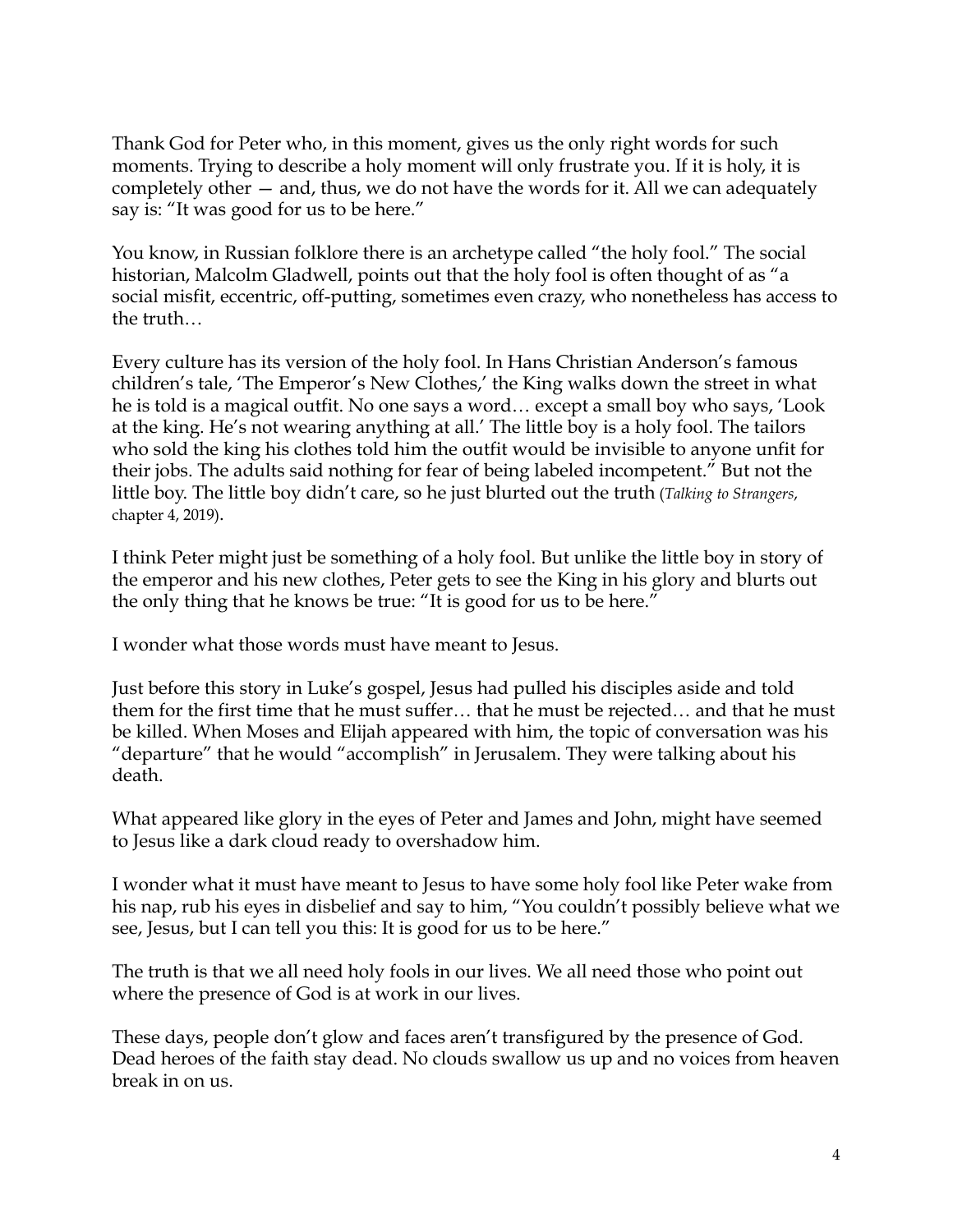But that doesn't mean that God isn't showing up in our everyday lives. We just don't have the eyes to see it. But holy fools do.

Many of you have met the Spencers and know that they are some of our newest members here at FBC — Bill and Ciara and their two daughters Eliana and Emma. What you may not know is that their youngest daughter, Emma, is obsessed with googly eyes.

When the girls first started attending Sunday School this past summer, the craft room upstairs had a huge bag of googly eyes. Within weeks, Emma had used every last googly eye in the building. I found googly eyes on the floor and on scrap pieces of paper. I have even found googly eyes stuck to the cone at the edge of the parking lot. Sometimes before worship, she would yell, "Pastor Dan!" and run up to me and dump a fistful of googly eyes into my open hand.

Since then, it's become sort of an ongoing joke between us. When the church ran out of googly eyes, a replacement bag showed up at our door courtesy of Ciara. Christen and I made Emma a special Christmas cookie with candy googly eyes stuck all over it. I'd send them photos of where I had found googly eyes in the church. They'd send me photos of where googly eyes had shown up at home.

Then one day, I got a letter in the mail from the Spencers, and inside was the corner torn off of a blue piece of construction paper with googly eyes glued all over it. Emma had given it to me the week before when I was over watching the playoffs with Bill… and I had forgotten to take it home with me when I left.

Inside was a note from Ciara that read, "Emma was really sad you didn't take home her picture so she wanted to mail it to you! [And as we mailed it, Emma] said, 'Isn't it wonderful?'"

Now, that wasn't mailed to me to shame me or guilt me. It was sent to me from the heart of a child who wanted me *to share in her wonder*. "Isn't it *wonderful*?" she asked.

It was such a small thing. But it came with a big invitation. Could I share in her *wonder*?

That is what holy fools do. They help us to see the wonder in our own lives.

Talking about miracles, St. Augustine once said, "Our Lord's miracle in turning water into wine comes as no surprise to those who know that it is God who did it. At the wedding that day he made wine in the six jars he had had filled with water; *but he does the same thing every year in the vines*. The servants put the water in the jugs, and he turned it into wine. In just the same way the Lord turns into wine water that the clouds drop. Only that does not amaze us, because it happens every year…"

The truth is God is present with us right now — right here in the everyday, right here in the mundane.